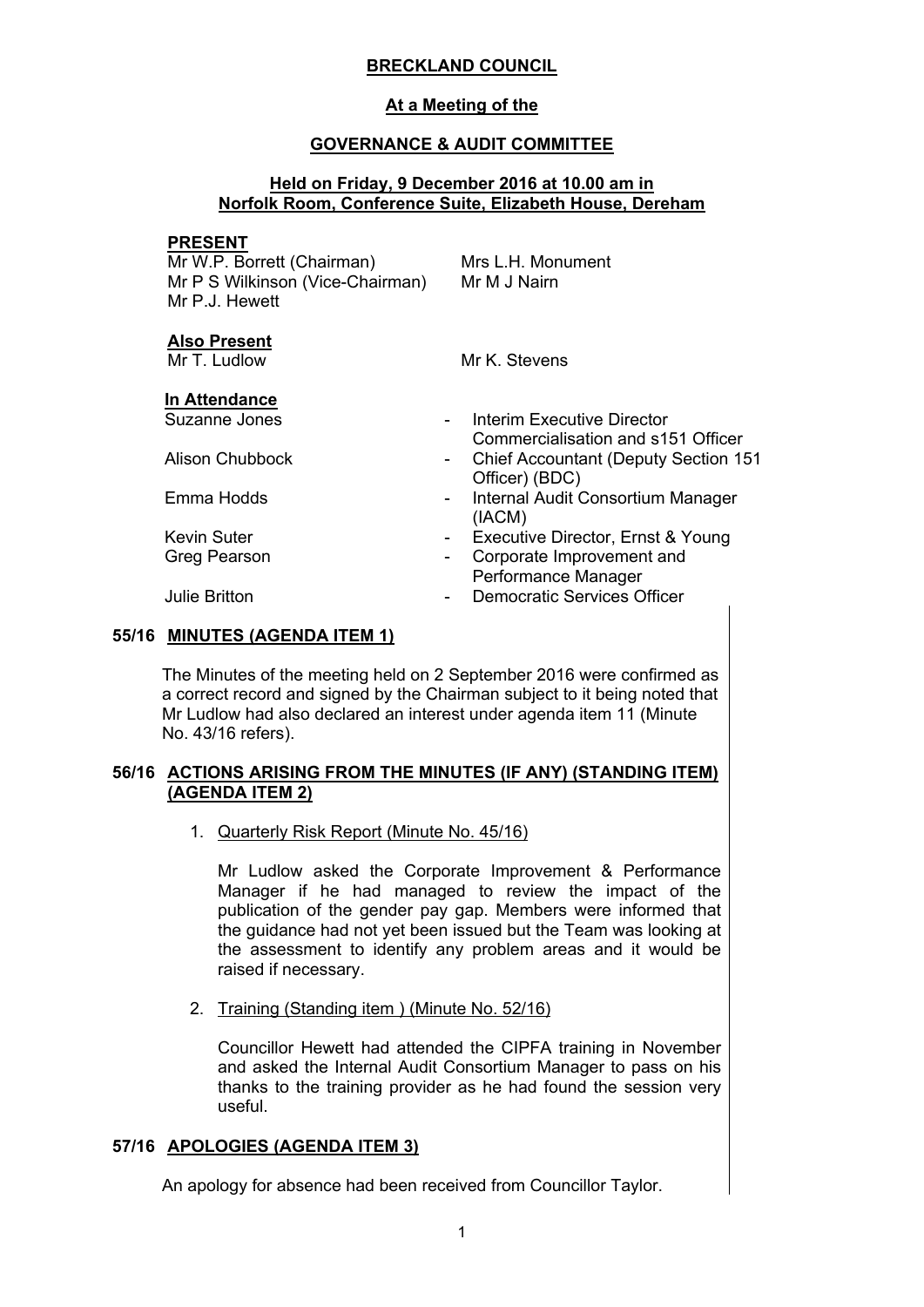## **58/16 URGENT BUSINESS (AGENDA ITEM 4)**

None.

## **59/16 DECLARATION OF INTERESTS (AGENDA ITEM 5)**

None.

# **60/16 NON-MEMBERS WISHING TO ADDRESS THE MEETING (AGENDA ITEM 6)**

None.

## **61/16 TRAINING (STANDING ITEM) (AGENDA ITEM 7)**

No training requirements were requested. The presentation slides from the CIPFA training session would be emailed again as some Committee Members had not received them.

#### **62/16 LOCAL GOVERNMENT SECTOR UPDATE (AGENDA ITEM 8)**

The Local Government Sector update would be emailed to Members and removed from the Work Programme for the February 2017 meeting.

#### **63/16 ANNUAL AUDIT LETTER (AGENDA ITEM 9)**

Mr Suter, Executive Director Ernst & Young presented the Annual Audit letter. The purpose of the letter was to summarise the results of the audit; the format had changed and all jargon had been removed and was now a more streamlined document.

The only item highlighted was the Housing Benefit Subsidy claims which had since been completed on 30 November 2016 and submitted to the Department of Work and Pensions accordingly.

Councillor Hewett thought the Annual Audit letter to be very clear and simple, he liked the executive summary but found the pictures a little distracting. Councillor Monument agreed she also found the pictures distracting but liked the message it was bringing to the Committee.

The Annual Audit letter was otherwise noted.

#### **64/16 TREASURY MANAGEMENT MID YEAR REPORT (AGENDA ITEM 10)**

The Chief Accountant and Deputy S151 Officer presented the Mid-Year Treasury report which the Committee was just being asked to note.

Section 1.2 on page 34 of the agenda summarised the key issues and changes to the Treasury report - Appendix 2 (page 38) of the agenda contained the detail and the majority of the information.

The main issue was the Money Market Funds (MMF) which the Council had used for many years but as interest rates had reduced there was a small risk of negative returns through the MMF; therefore, balances were slowly being reduced and although the returns were not so good in other investments the principal was safer.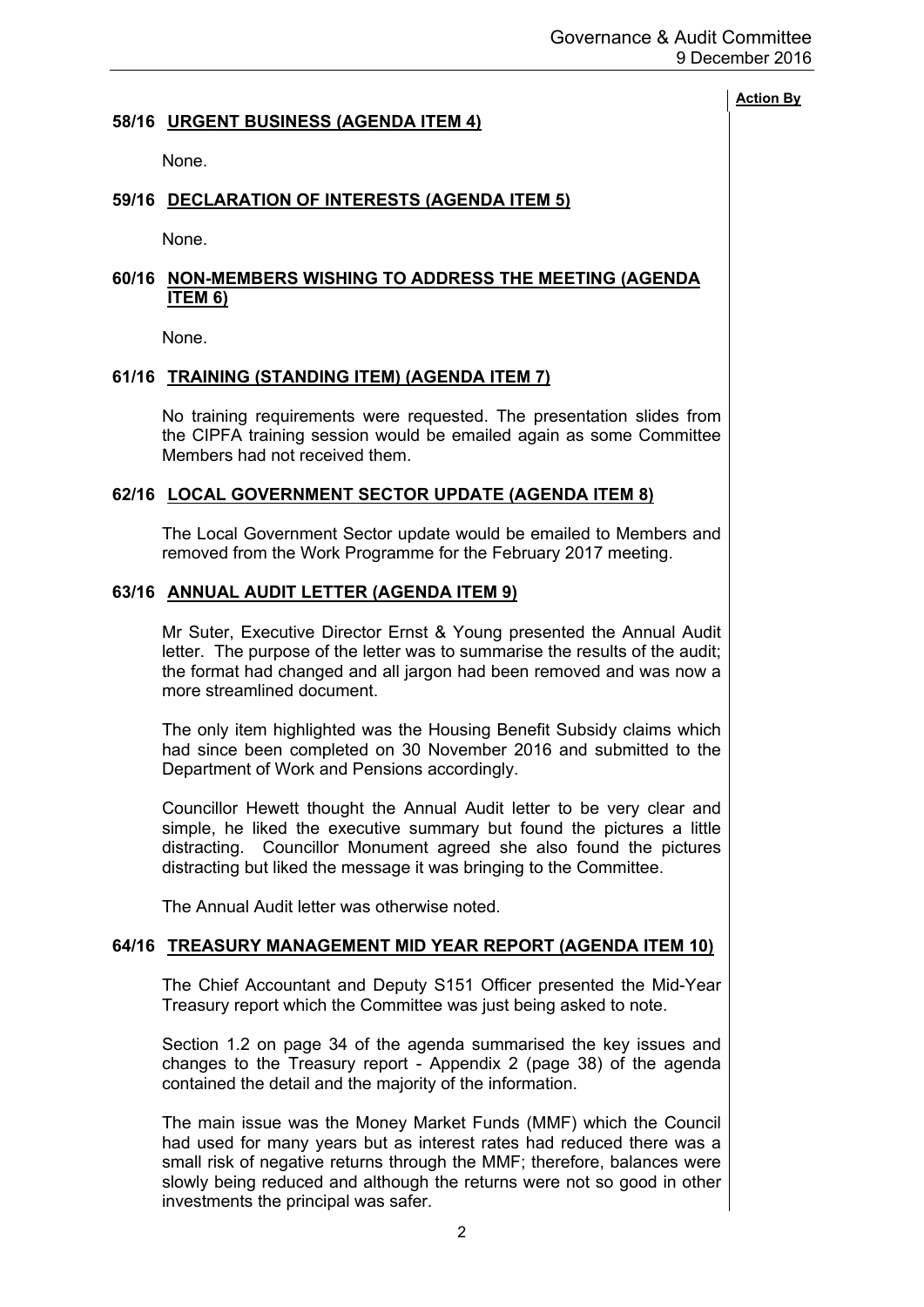Councillor Nairn informed the Committee why the Breckland Bridge loans had been extended. The Executive Director for Commercialisation and S151 Officer assured Members that discussions were taking place and that she was in communication with Anglian Water.

Mr Ludlow had always believed that the Council only invested funds in AAA rated MMFs but according to page 42 of the agenda, it clearly did not. The Chief Accountant and Deputy S151 Officer explained that Handlesbanken was not a Money Market account therefore, a different rating applied.

Councillor Monument could not spot any difference to figures contained in the prudential Indictor table. Members were informed that there was no difference it was just a matter that had to be reported.

Councillor Hewett drew attention to a number of spelling and grammatical errors within the report; however, he did agree with Capita's comments in section 1.2 of the report. The Chairman asked about the Council's attitude to this in terms of risk. Members were informed that the difference in percentage rates were not significant and had been notified of the risk hence why new instant access accounts were being explored.

Councillor Hewett drew attention to Appendix 1 of the report and asked if the Council had to pay anything towards this economic update from Capita Asset Services as the content, in his opinion, did not seem current. Members were informed that it cost the Council nothing as it formed part of the Capita contract. She assured the Committee that Capita would never provide the Council with any advice.

The Mid-Year Treasury report was noted.

# **65/16 TREASURY MANAGEMENT POLICY & STRATEGY (AGENDA ITEM 11)**

The Treasury Management Policy & Strategy report would normally be presented to the Governance & Audit Committee meeting in February and due to the timing of this report, the budget information could be subject to change as it progressed to Cabinet and Council in February 2017. The reason for bringing the report forward was explained. The Chairman asked if there would be a need for the Committee to meet prior to February. The Chief Accountant and Deputy S151 Officer assured Members that there would be no requirement.

In response to a question, the meaning of HRA was noted as Housing Revenue Account.

Councillor Hewett felt that the document deserved another look prior to it being presented to Full Council as it was full of formatting, grammatical and spelling errors. The Executive Director for Commercialisation and S151 Officer suggested that if Members were happy with the content Officers would be tasked with tidying up the document then it could be circulated back to the Committee Members.

The Chairman said that he would be satisfied if the revised/corrected document be sent to Councillor Hewett and Councillor Monument then it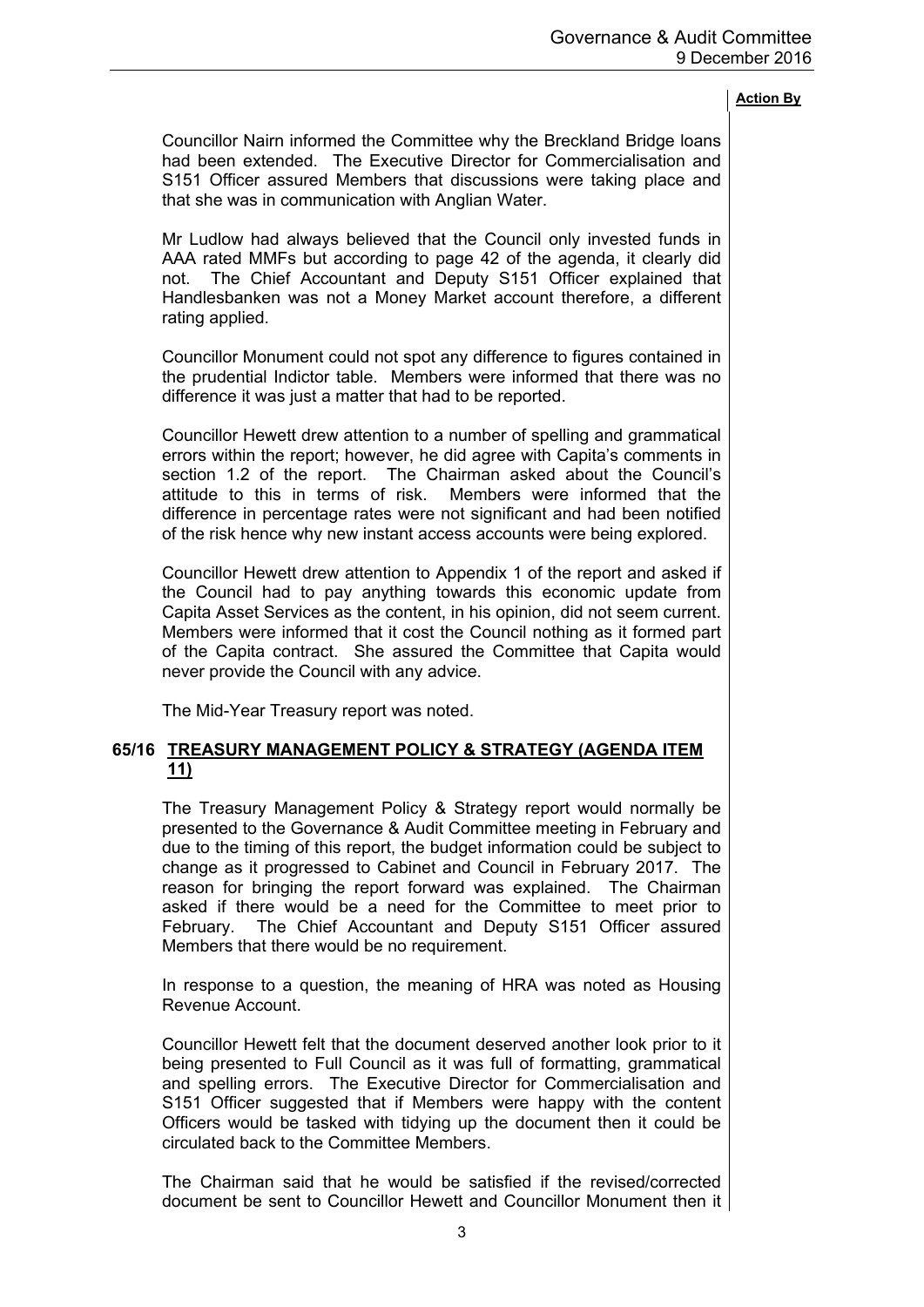|                                                                                                                                            | <b>Action By</b> |
|--------------------------------------------------------------------------------------------------------------------------------------------|------------------|
| would not need to come back to all Members.                                                                                                |                  |
| In response to a question, it was noted that the Capital Loans on page 47<br>of the agenda were in relation to the Breckland Bridge Loans. |                  |
| <b>RECOMMEND</b> to Full Council that:                                                                                                     |                  |
| 1. the Treasury Management Strategy 2017-18 to 2020-21 at<br>Appendix A of the report be approved;                                         |                  |
| 2. the Minimum Revenue Provision (MRP) statement contained<br>within Appendix A that sets out the Council's policy on MRP be<br>approved;  |                  |
| 3. the Prudential Indicators and limits contained within Appendix A<br>(tables 1-10) be approved;                                          |                  |

- 4. the Investment Strategy 2017-18 (Appendix B of the report) and the detailed criteria included in Appendix B1 be approved; and
- 5. the Treasury Management Policy at Appendix B2 of the report be approved.

## **66/16 TERMS OF REFERENCE REVIEW (AGENDA ITEM 12)**

The Executive Director for Commercialisation and S151 Officer had amended the Terms of Reference as requested to reflect the recent name change and what was now expected of the Governance and Audit Committee. It was proposed and seconded that the Independent Members should receive all committee papers in future as for the purpose of this Committee they were full Members– it was agreed that this addition would be included in the Terms of Reference. Other additions/amendments under the following headings included:

- 1. Purpose of the Committee
- Paragraph 1.5.2 was felt to be more prescriptive but provided less assurance. It was noted that this wording had been picked up from the Council's Constitution but would be amended and reported to Full Council accordingly. It was felt that independent assurance was missing and it was proposed that the word 'ensure' should be removed and replaced with "provide independent assurance that". It was further agreed that the second sentence of this part would have 'but not limited to' added after the words 'in relation to' and would now read:

"The purpose of the Governance and Audit Committee is to monitor governance, risk management and internal control arrangements at the Council, to provide independent assurance that these are effective and efficient. This is achieved through key regular items received by the Committee in relation to, but not limited to, internal and external audit, key finance items, governance reviews and strategic risk management reporting".

- 2. Membership of the Committee
- Paragraph  $1.6.1 -$  to remove the apostrophe from the word 'Council's'.

In response to queries regarding this section of the report the Internal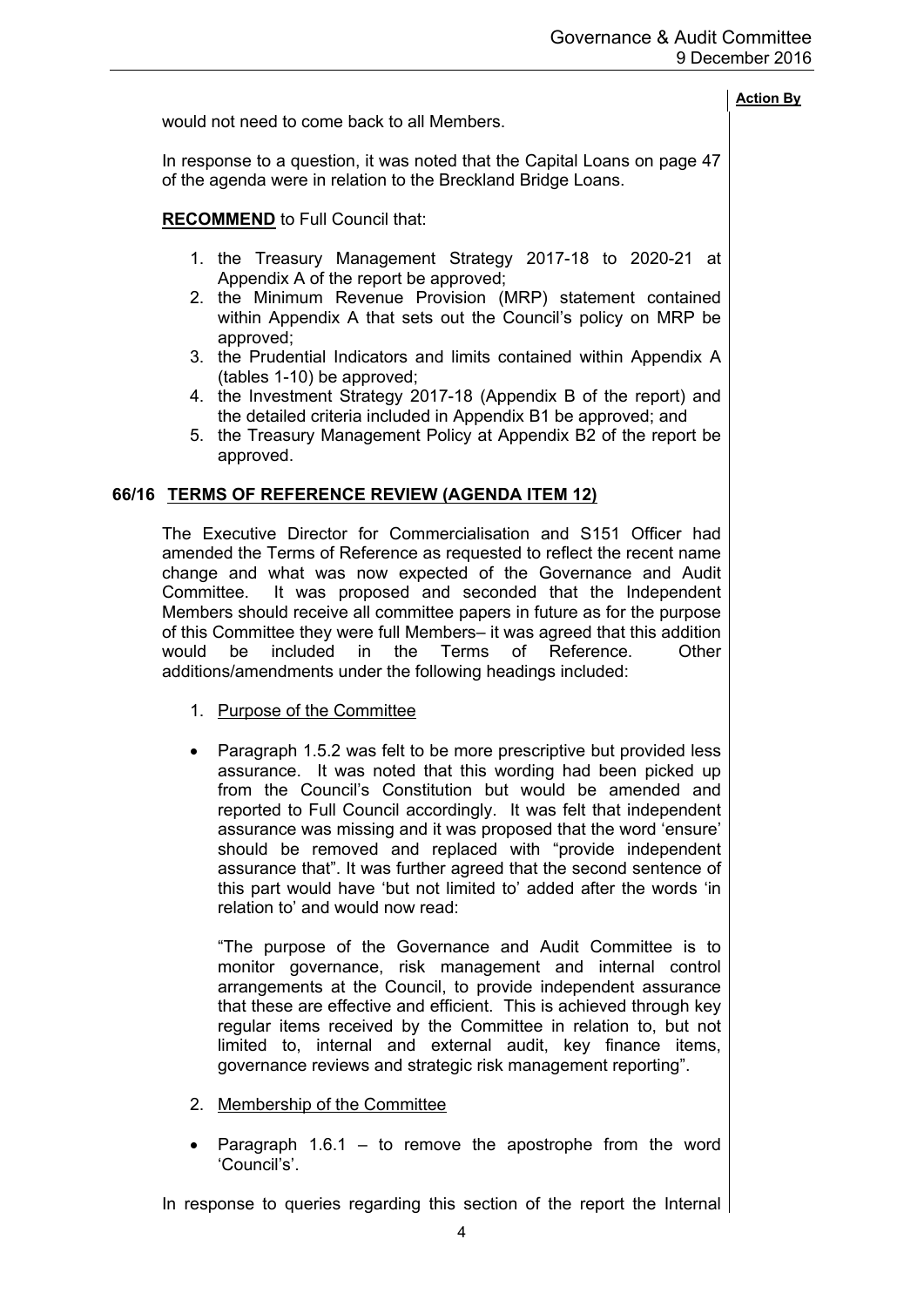Audit Consortium Manager explained that this particular part of the Terms of Reference was recognising the restrictions that Members could/should be applied and was attempting to say who could sit on the Governance and Audit Committee and how many Members could be appointed to the Overview & Scrutiny Commission. It also tried to explain the role of the Chairman and who that should be as it should be about interlinkage between the two Committees.

It was suggested that the amended Terms of Reference should be emailed to Councillors Monument and Hewett prior to it going to Full Council. Members were informed that the Terms of Reference could be reviewed at any time; therefore, it was agreed that the relevant Officer would make the amendments accordingly.

## **RESOLVED** that:

- 1) the Committee note the proposed purpose and Terms of Reference for the Governance and Audit Committee and that these be put forward to Full Council for approval and adoption subject to the aforementioned amendments; and
- 2) the Committee note the restrictions to be placed on Members of the Committee and that these be put forward to Full Council for approval and formal adoption subject to the aforementioned amendments.

# **67/16 PROGRESS REPORT ON INTERNAL AUDIT ACTIVITY (AGENDA ITEM 13)**

The Internal Audit Consortium Manager provided Members with a verbal update. A full report would be provided at the February meeting.

Six audits had been completed to date in the financial year and high level summaries of conclusions were provided.

Work in progress for Quarter 3 including cross authority review of accounts payable, Payroll & Human Resources and Licensing & Business Support (joint) would be concluded prior to the Christmas break and all audits for Quarter 4 had been booked in for completion by the end of March.

Councillor Hewett asked why the recommendation in the Content Management audit which had scored a limited assurance was disagreed. The Internal Audit Consortium Manager said that she was content with the response provided by the IT Manager as to the acceptance of the associated risk and that she would provide the detail at the February meeting.

## **68/16 FOLLOW UP REPORT ON INTERNAL AUDIT RECOMMENDATIONS (AGENDA ITEM 14)**

The Internal Audit Consortium Manager provided Members with a brief summary of progress to date in implementing audit recommendations.

All audit recommendations were now on Covalent which all Managers knew how to update and therefore it was becoming a much more fluid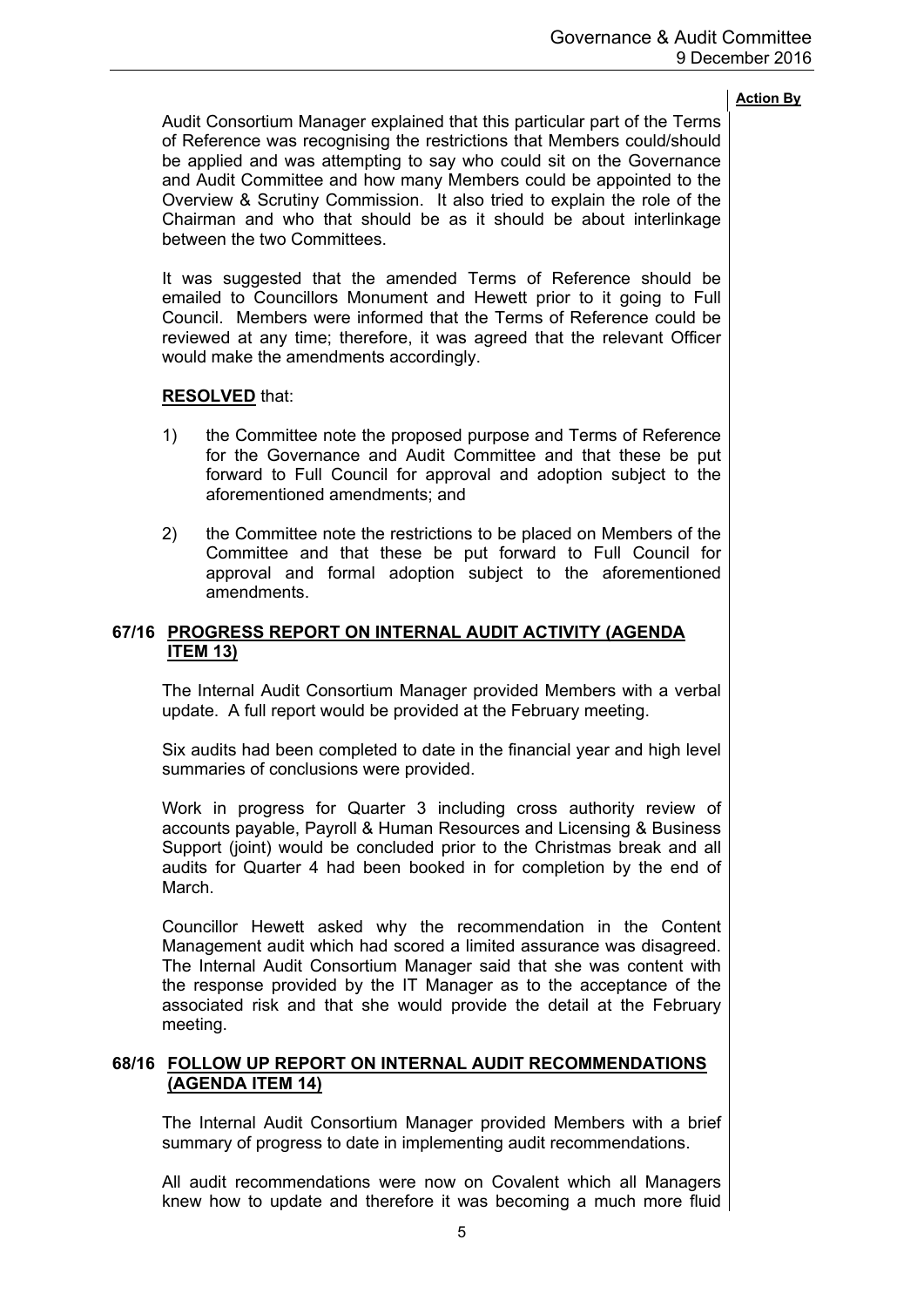process and any concerns could now be escalated through to the relevant Board and onto the Executive Management Team (as appropriate) where Officers could be called to account.

The current position as at 7 December 2016 was that 40 recommendations had now been closed and 42 remained outstanding; however, many of these would be implemented in December 2016. Many historic recommendations had been addressed and information in relation to these would be reported in February.

The Executive Director for Commercialisation and S151 Officer explained the escalation process that was now in place whereby Officers could be held to account if no action was taken as well as a mechanism to be called to Committee.

Mr Ludlow stated that there were some items already significantly overdue. Members were informed that some of them had been superseded by strategies; however, the Council was still in a less satisfactory position. The Chairman asked if a policy could be put in place so any outstanding recommendations came to Committee. The Executive Director for Commercialisation and S151 Officer said that she would bring a report to the next meeting.

Mr Stevens felt that these recommendations had been re-visited on numerous occasions and were not being taken seriously. It was agreed that a process would be put in place for Members to agree in February.

### **69/16 WORK PROGRAMME (AGENDA ITEM 15)**

The Chairman had discussed with the Chairman of the Overview & Scrutiny Commission as to the assessment of the return on capital of the commercial activities within this authority as he felt that there was not a natural place for these to sit and be considered. Mr Suter, the Executive Director, Ernst & Young pointed out that these should be looked at through Cabinet (as an Executive function) under the Corporate Plan and the Governance & Audit Committee Members could ask for assurance that this was being done.

The Chairman wanted clarity as to whether these matters were being scrutinised elsewhere; if not, he asked for a report to come back to Committee and be added to the Work programme accordingly.

The Executive Director of Commercialisation & S151 Officer said that she would discuss this further with colleagues and a report would come back to the Governance & Audit Committee detailing the current process in place for reviewing the return on commercial activities to provide assurance for Committee Members.

Referring to the Work Programme, Mr Stevens wanted to know when the two items that had been postponed were coming back to Committee. The Internal Audit Consortium Manager advised that the ICT Service and Infrastructure Report had been approved at the Full Council meeting on 8 December 2016 and that as a priority this included improvements to the Disaster Recovery processes; therefore, this update would be removed from the Work Programme as it was no longer appropriate and if the necessary work was not completed this would be picked up through the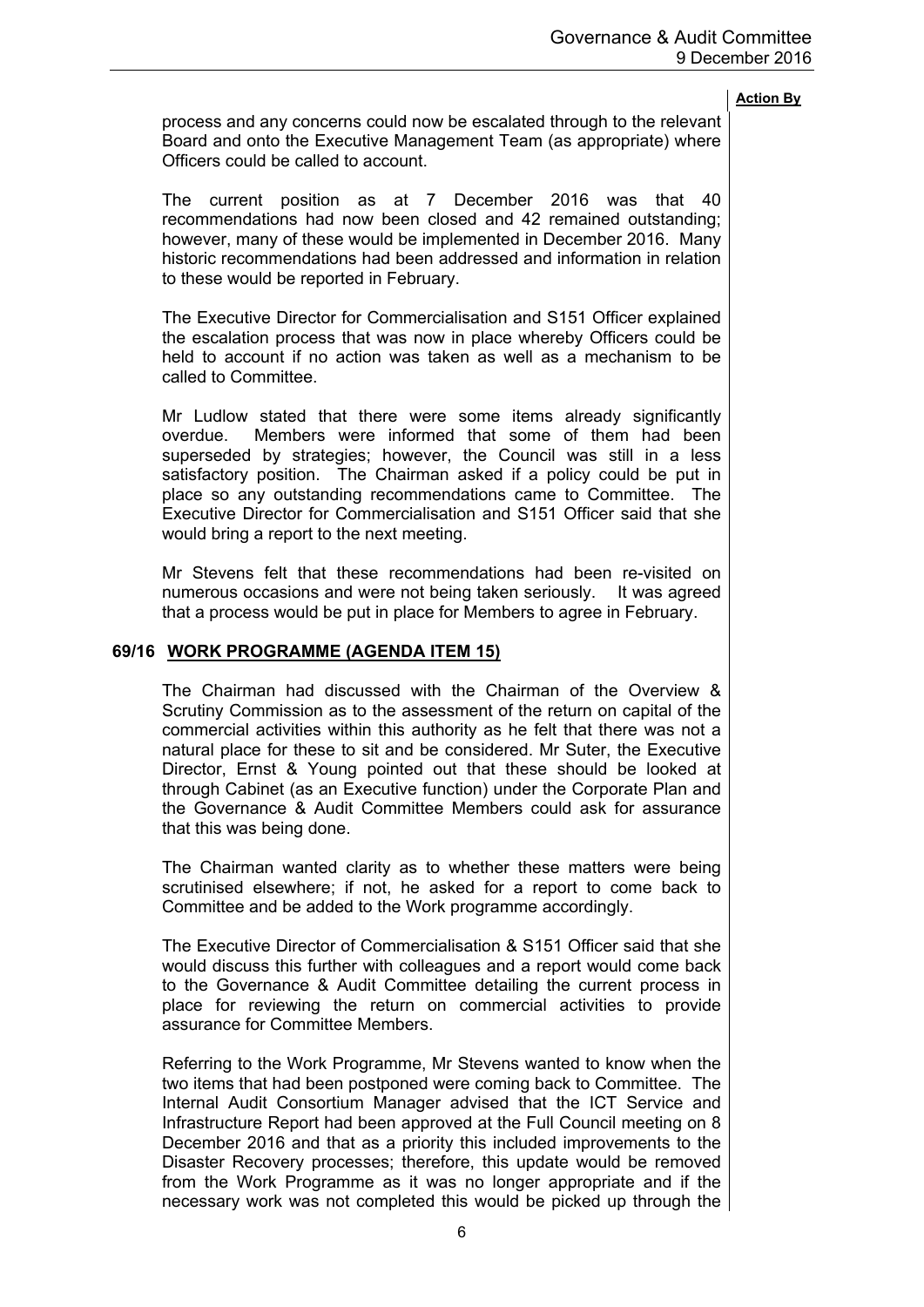## audit recommendations report..

As for the Contract Management and Monitoring update this was being monitored through the risk management process and would be discussed further under agenda item 18. It was then agreed that this item was no longer required.

It was agreed that the Internal Audit Consortium Manager would email the Governance & Audit Committee's Self-Assessment Exercise and Action Plan to Members in advance of the February meeting with responses to be provided before the agenda deadline so that it could be dealt with there and then at the meeting.

It was **RESOLVED** that the following deletions/additions be made to the Work Programme:

9 December 2016

- Disaster Recovery update (postponed) to be removed
- Contract Management & Monitoring (postponed) to be removed

24 February 2017

- Local Government Sector Update to be removed
- Progress Report on Internal Audit Activity to be added
- Follow up report on Internal Audit Recommendations to be added
- Officer report on escalating outstanding recommendations to be added (possibly incorporated into the above report).

# **70/16 NEXT MEETING (AGENDA ITEM 16)**

The arrangements for the next meeting on Friday, 24 February 2017 at 10.00am in the Norfolk Room were noted.

Lunch would be provided to take account of the Treasury Management training taking place after the meeting.

## **71/16 EXCLUSION OF PRESS AND PUBLIC (AGENDA ITEM 17)**

**RESOLVED** that under Section 100(A) (4) of the Local Government Act 1972, the press and the public be excluded from the meeting for the following item of business as it involves the likely disclosure of exempt information as defined in paragraph 3 of Schedule 12A to the Act.

## **72/16 STRATEGIC RISK REGISTERS/QUARTERLY UPDATE - RISK MANAGEMENT (AGENDA ITEM 18)**

The Corporate Improvement & Performance Manager presented the report and highlighted that a number of major amendments had been made since the last meeting.

It was agreed that in future some risks would be discussed in open session, others, which were considered to be strategic/sensitive issues would continue to be discussed in private.